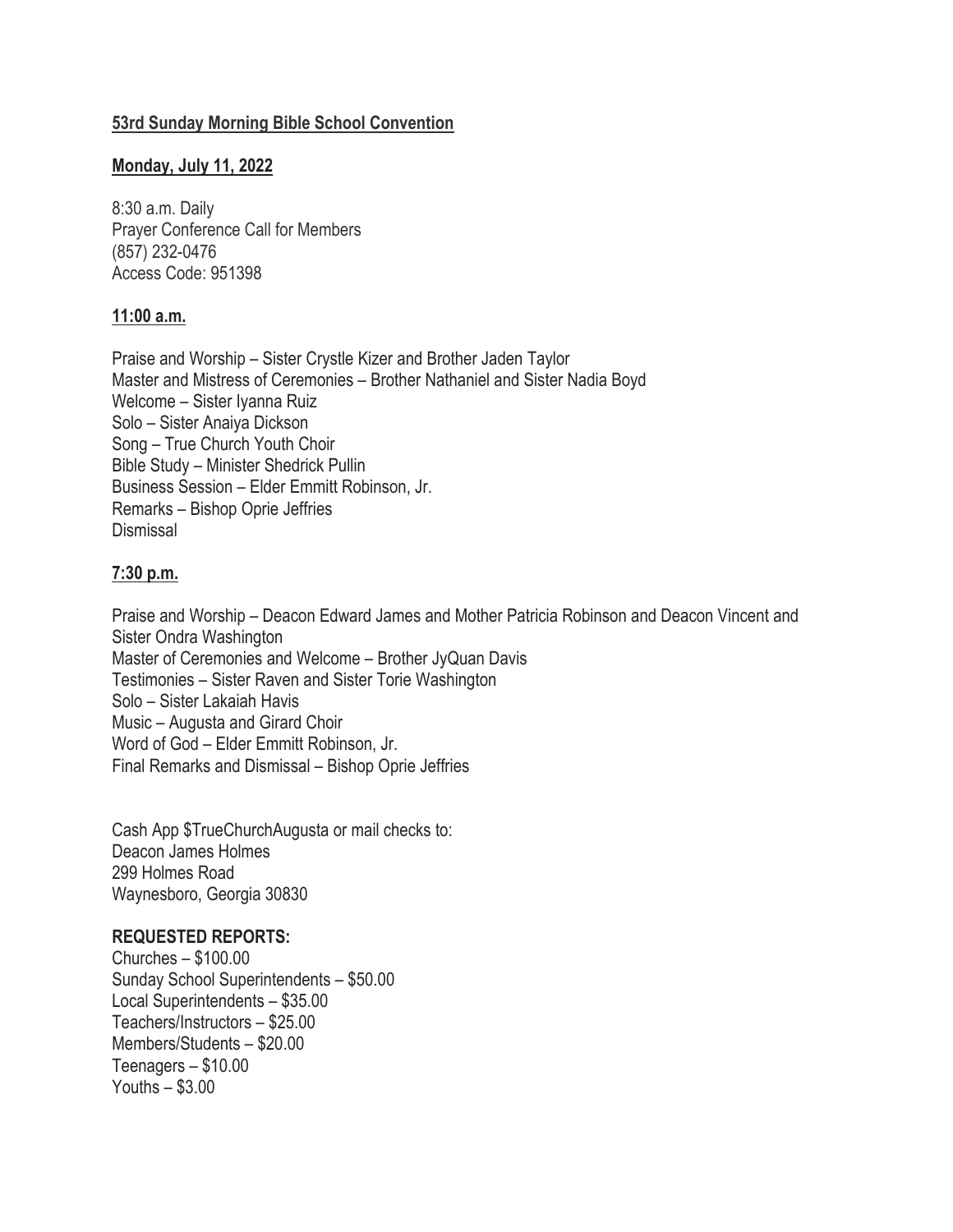## **75th General Assembly Convention – 2022**

## **Tuesday, July 12, 2022 – Sunday, July 17, 2022**

## **THEME: "Celebrating the Beauty of Holiness – We Are Not Ashamed"**

8:30 a.m. Daily Prayer Conference Call for Members (857) 232-0476 Access Code: 951398

#### **Tuesday, July 12, 2022 1:00 p.m.**

"The Beauty of Holiness from the Inside Out"

Session Description: A spiritual check-up where you will receive an examination of your presenting symptoms, a diagnosis of the findings and a prognosis on how your spiritual organs/health will fair if you choose or choose not to walk in the beauty of holiness

Possible Presenters: Minister Barry Miller and Minister Shedrick Pullin Moderator: Pastor S. Boyd

**Tuesday, July 12, 2022 7:30 p.m.**

Opening of the Convention and Official Welcome – Elder Gary Battle, Sr. Praise and Worship Service –The Robinson Brothers Master of Ceremonies – Brother Samuel Sims, Sr. Remarks – Brother Bobby Lawson, Jr. (*When I Think of the Goodness of Jesus*) Pause for Offering | Song – 3G Singers Music – Words of Life Choir Word of God – Pastor S. Boyd Dismissal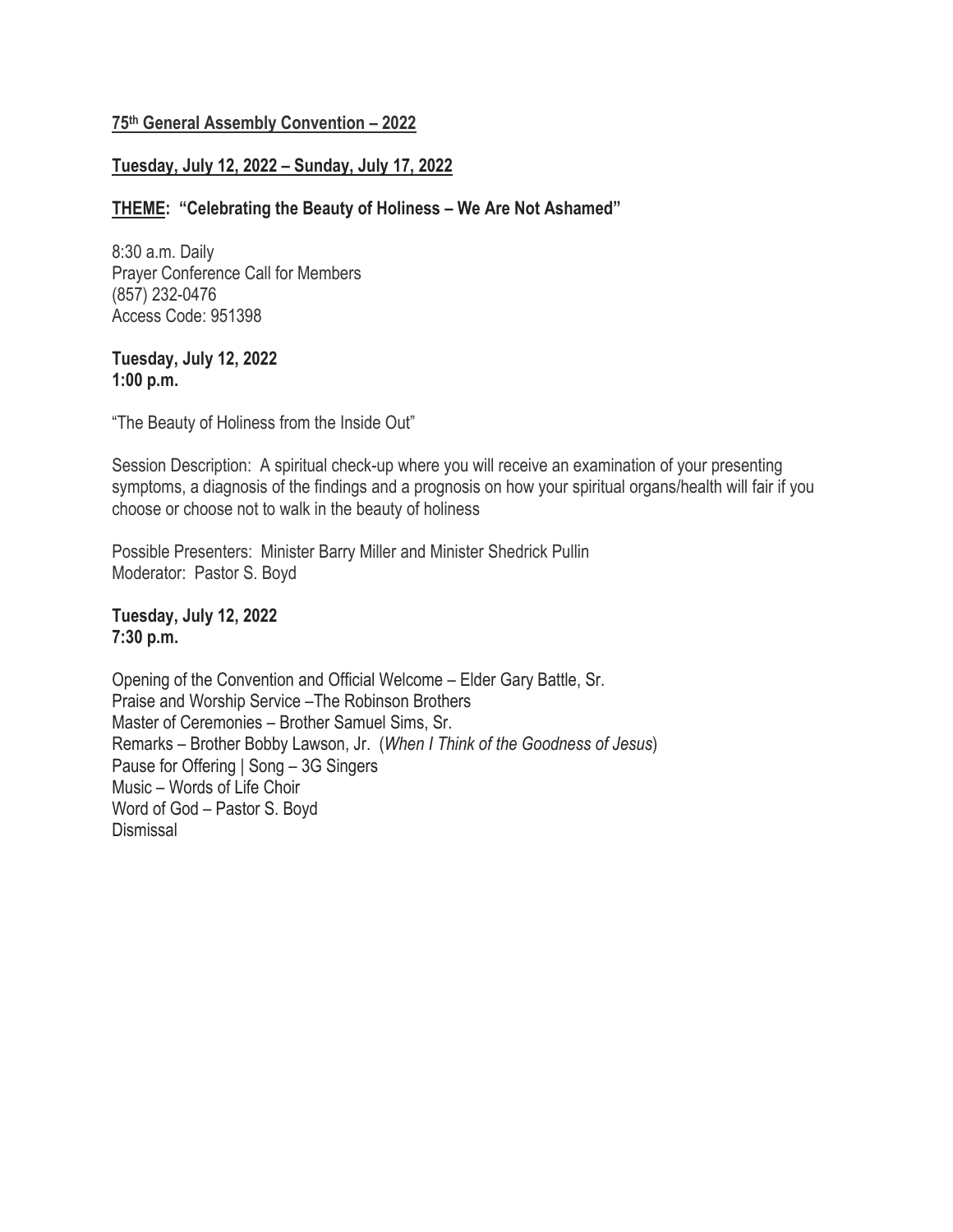**Wednesday, July 13, 2022 1:00 p.m.**

"The Beauty of Holiness – Set Apart"

Session Description: Now that you have been diagnosed, you will engage in further discussion why and how those walking in the Beauty of Holiness are set apart from all others. This session will be an in-depth look at what God has commanded and the benefits and unimaginable rewards the "set apart" people of God reap now and what is to come

Possible Presenters: Elder Dwight Camp and Minister Phillip Jackson Moderator: Elder Vista Jeffries

**Wednesday, July 13, 2022 7:30 p.m.**

Praise and Worship Service – Minister Charles and Sister Helen Thomas and Deacon Kenneth and Sister Venny Jones Mistress of Ceremonies – Sister Helen Thomas Remarks: Sister Nichelle Lemons and Sister Kia Searcy (*If You Only Knew*) Pause for Offering | Duet – Brother Mario Judson and Sister Tabitha Hutchinson Music – Abundant Grace Choir Word of God – Elder Marvin Jones, Sr. Dismissal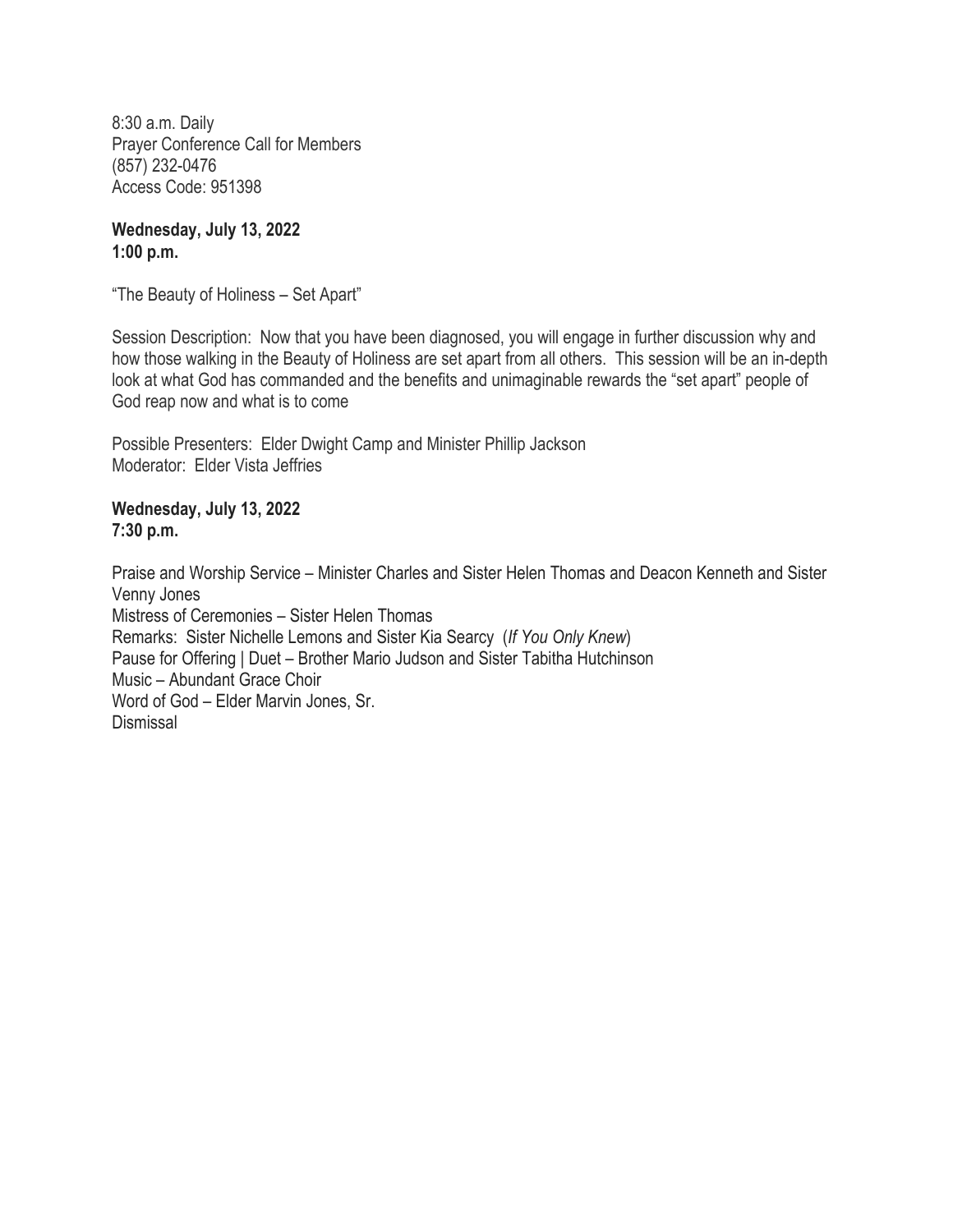**Thursday, July 14, 2022 1:00 p.m.**

"The Beauty of Holiness – Chosen and Peculiar People"

Session Description: A continuation from the "Set Apart" session, this session will break down the definition and the attributes of God's expectation and recompense for His peculiar people. It will be a discussion around being joyous and celebrating what being Holy is all about.

Possible Presenters: Minister Matthew Jones and Minister Charles Thomas Moderator: Elder Terry Jeffries

**Thursday, July 14, 2022 7:30 p.m.**

Praise and Worship Service – Brother Jackie and Sister LaTonya Dasher and Brother Dennis and Sister Kimberly Jeffries Master of Ceremonies – Brother Dennis Jeffries, Jr. Remarks – Brother Quincy Pullin and Sister Yolanda Hardy (*A Piece of Peace*) Pause for Offering | Song – Sisters Convention Choir Music – Saint James Choir Word of God: Elder Dennis Jeffries, Sr. Dismissal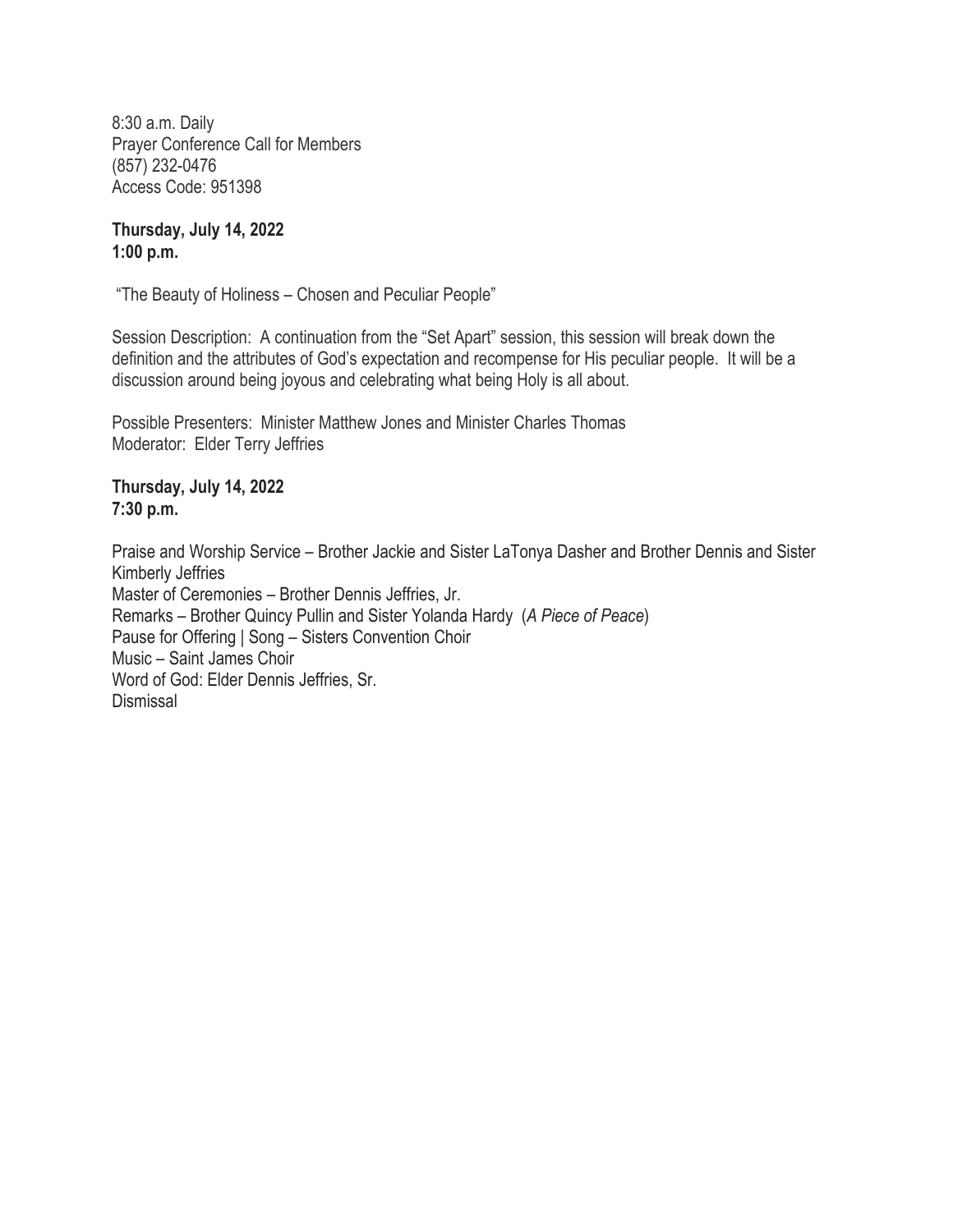**Friday, July 15, 2022 1:00 p.m.**

"Holiness 2022 – A New Me; A New You"

Session Description: This session will be a reflection of the conversations throughout the week, things learned, things to focus on, and things to carry throughout 2022 and beyond. This session will also utilize audience participation to speak on how their diagnosis has changed them for the better, how now having confidence and not being ashamed of the beauty of holiness has changed their entire mindset and focus on Christ, and how they plan to utilize the lessons, scriptures, and teaching to really become new

Possible Presenters: Minister Dratin Castlin and Minister Mark Taylor Moderator: Elder Dennis Jeffries, Sr.

**Friday, July 15, 2022 7:30 p.m.**

Praise and Worship Service – Deacon Jarrod Lucas, Sister Karina Boyd, Brother Kevin Jones and Sister Lizandrea Jones Mistress of Ceremonies – Sister Karina Boyd Remarks – Deacon James and Mother Louise Holmes (*Faithful to the Body of Christ and to Each Other*) Pause for Offering | Song – Sister LaSonia Gould Music: Lucas Temple Choir Word of God: Elder Vista Jeffries Dismissal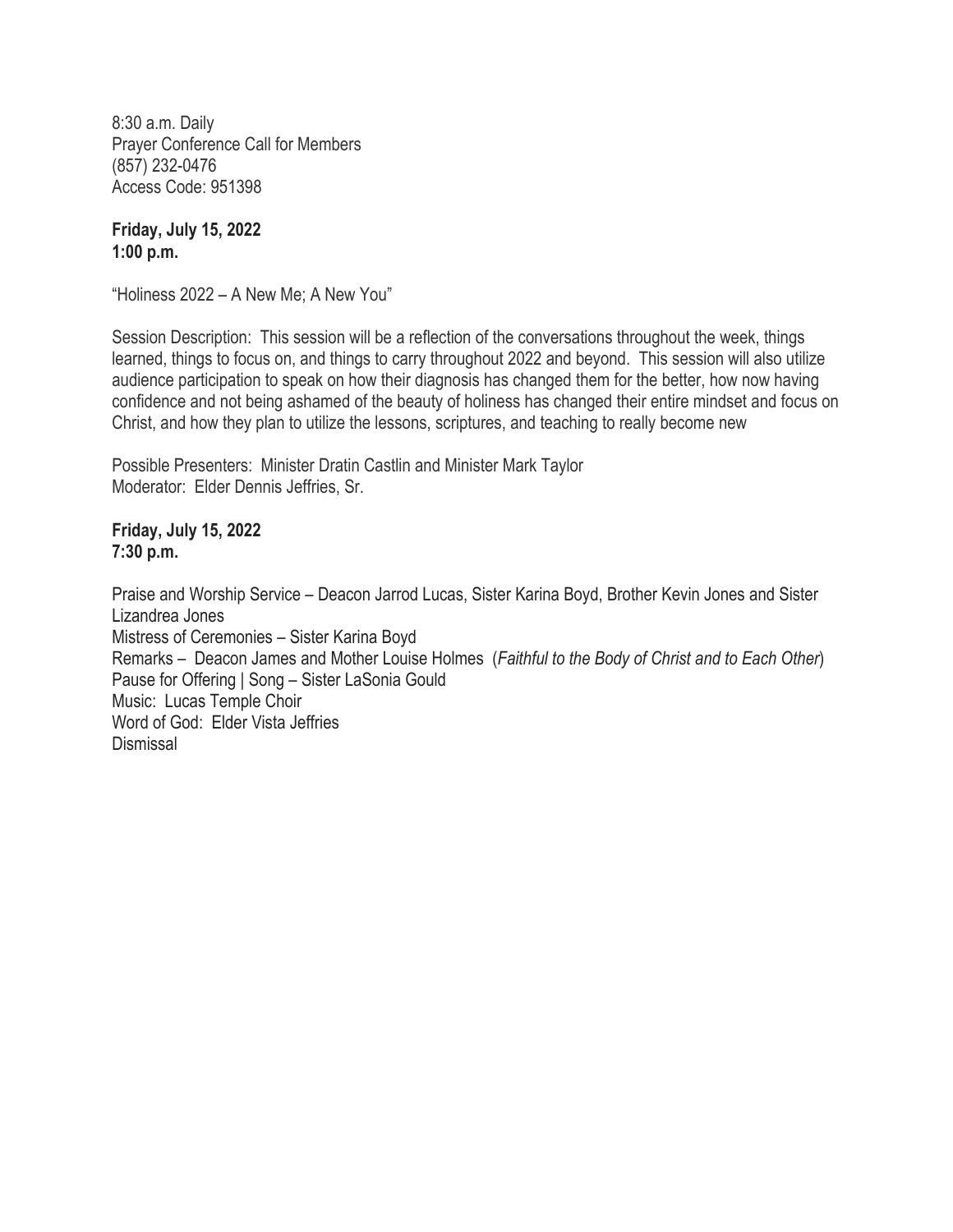**Saturday, July 16, 2022 9:00 a.m. – 10:00 a.m.**

Virtual Business Meeting via Zoom

**Saturday, July 16, 2022 12:00 p.m.**

Praise and Worship Service – Minister Dratin Castlin and Family Master of Ceremonies: Minister Dratin Castlin Remarks – Mother Ramona Murphy (*Prayer Works*) Pause for Offering | Song – Brother Landris Paige Music – Henderson Temple and Saint Paul Choirs Word of God – Elder Willie Mann Dismissal

**Saturday, July 16, 2022 5:00 p.m.**

Praise and Worship Service: Minister Torie Cody and Brother QuaEmbree Hymon Master of Ceremonies – Elder Robert Reynolds Remarks – Elder Stanley Gant "Graduation Acknowledgments" Pause for Offering | Song – Deacon Edward James Robinson and Sister Dorothy Norton Introduction of Speaker – Elder Tommy Henderson Music – Bryant Temple Choir Word of God – Bishop Greene Bryant, Jr. Remarks – Bishop Oprie Jeffries Dismissal